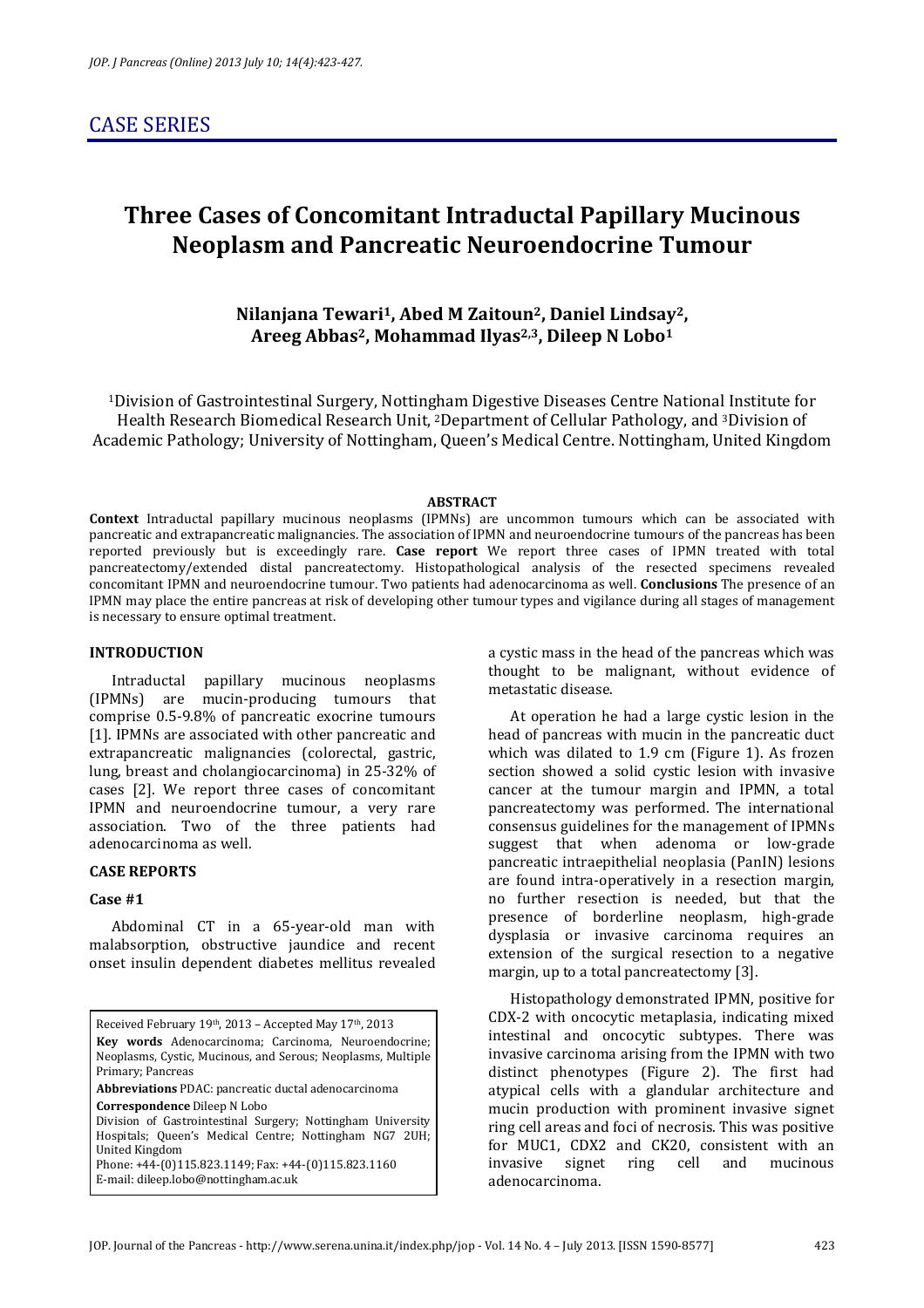

**Figure 1.** Total pancreatectomy and cholecystectomy showing solid cystic mass in the head of pancreas with cystic changes involving the body and tail of the pancreas (top). Total pancreatectomy showing solid cystic mass in the head of pancreas with cystic changes involving the body and tail of the pancreas. The image is formed by four mega blocks stained with haematoxylin and eosin x1 (bottom).

\* denotes sites of invasive carcinoma.

The second component had cells arranged in a trabecular architecture with eosinophilic cytoplasm and nuclei demonstrating prominent moulding with speckled chromatin. There was positive staining for synaptophysin and focal staining for chromagranin A (Table 1), diagnostic of a neuroendocrine carcinoma. The neuroendocrine carcinoma appeared to be arising from the IPMN. The background pancreatic parenchyma was highly atrophic and fibrotic with cystically dilated ducts. Molecular testing for K-*ras* showed that both tumours were wild type for K-*ras*.



**Figure 2. a.** Part of the lining of the cyst showing neoplastic glands with oncocytic changes (haematoxylin and eosin stain x5). **b.** Part of the lining of the cyst showing low branching epithelium with high grade dysplasia (haematoxylin and eosin stain x10). **c.** Solid component of invasive carcinoma showing typical invasive ductal carcinoma (top right and carcinoma with neuroendocrine differentiation left) (haematoxylin and eosin stain x5). **d.** Solid cystic component of invasive carcinoma and IPMN showing focal positivity with chromogranin A in nests of neuroendocrine carcinoma (immunohistochemistry: chromogranin A stain x5).

#### **Case #2**

A 79-year-old man presented with obstructive jaundice and new onset diabetes mellitus. Transabdominal ultrasound and CT demonstrated a 1.5 cm diameter common bile duct with no pancreatic or liver lesions. ERCP revealed a distal biliary stricture and biliary brushings showed adenocarcinoma cells. A biliary stent was placed at the time of ERCP.

At operation, there was a mass in the head of the pancreas infiltrating through the transverse mesocolon without vascular involvement. As there were features suggestive of IPMN in the rest of the pancreas, a total pancreaticosplenectomy with excision of the involved transverse mesocolon in continuity was performed.

Histology showed cholangiocarcinoma, IPMN of gastric subtype with low and high-grade dysplasia and low grade and *in situ* invasive neuroendocrine tumour of the tail of the pancreas (Figure 3). The IPMN showed focal positivity with Muc5AC, positivity with CK7 and stained negatively with CDX2, Muc2, CK20 and CEA (Table 2). The invasive carcinoma stained positively with CK7 and CEA. The neuroendocrine tumour stained positively with synaptophysin and chromogranin A. The Ki67 index of this tumour was less than 2% and testing for K*ras* showed wild type.

| <b>Table 1.</b> Immunophenotype of three tumour components in Case #1. |  |
|------------------------------------------------------------------------|--|
|------------------------------------------------------------------------|--|

|                       | Muc 1    | Muc <sub>2</sub> | Muc 5AC  | CDX-2    | CK7      | CK20  |          | Synaptophysin Chomogranin A |
|-----------------------|----------|------------------|----------|----------|----------|-------|----------|-----------------------------|
| <b>IPMN</b>           | Positive | Focal            | Negative | Positive | Focal    | Focal | Positive | Positive                    |
| Adenocarcinoma        | Focal    | Focal            | Focal    | Positive | Negative | Focal | Positive | Positive                    |
| <b>Neuroendocrine</b> | Positive | Focal            | Positive | Positive | Negative | Focal | Focal    | Focal                       |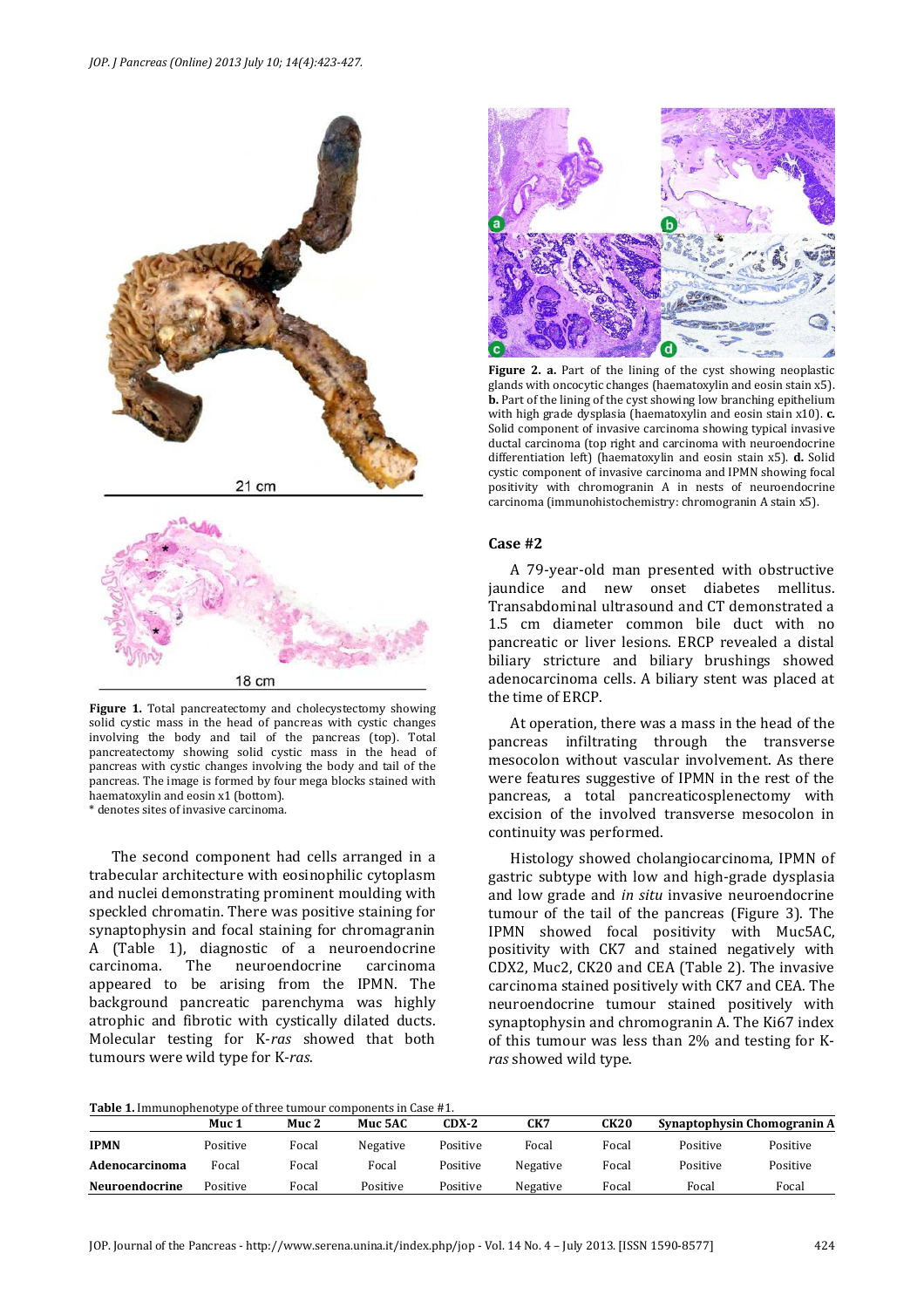

**Figure 3. a.** Mega block showing cystic lesions of IPMN (haematoxylin and eosin stain x1). **b.** IPMN showing neoplastic epithelium with micropapillary formation and overlapping nuclei indicating high-grade dysplasia (haematoxylin and eosin stain x10). **c.** Early invasive neuroendocrine carcinoma and neuroendocrine carcinoma *in situ* with cystic change in the tail of the pancreas (haematoxylin and eosin stain x1.25). **d)** IPMN (pancreatic subtype) showing strong positive staining (immunohistochemistry: Muc5AC stain x10).

# **Case #3**

A 67-year-old woman presented with epigastric pain and vomiting. Initial investigations including upper gastrointestinal endoscopy and flexible sigmoidoscopy were normal. CT was suggestive of a pancreatic lesion, so EUS and FNA were performed. This revealed a lesion in the body and neck of the pancreas measuring 1 cm in diameter and FNA was suggestive of neuroendocrine tumour. There was no obvious disease elsewhere and she underwent surgical resection.

At operation, the tumour was not visible or palpable. A frozen section specimen from the body of the pancreas revealed neuroendocrine hyperplasia and atypia in one section block. Therefore, extended distal pancreatectomy was performed.

Histopathology demonstrated a well differentiated pancreatic endocrine neoplasm in the body and tail of pancreas with no evidence of nuclear pleomorphism or mitoses (Figure 4). There was also focal IPMN at the margin of excision of the pancreas. On immunohistochemical analysis, the tumour stained positively with CD56, chromogranin A (Table 3) and glucagon. Ki67 index was less than 1%. Therefore, this was a well differentiated glucagonoma with an associated incidental IPMN.

# **DISCUSSION**

IPMNs usually occur in individuals aged 60-70 years and arise from pancreatic ductal epithelium, with the production of atypical mucin and dilatation



**Figure 4. a.** Well-circumscribed tumour mass surrounded by pancreatic tissue (haematoxylin and eosin stain x1.25). **b.** Diffuse staining of tumour and positive staining of islets of Langerhans in surrounding tissue (immunohistochemistry: chromogranin A stain x1.25). **c.** Higher power image showing positive staining of tumour and islets of Langerhans in surrounding tissue (immunohistochemistry: chromogranin A stain x10). **d.** IPMN showing papillary formation (haematoxylin and eosin stain x20).

of the main pancreatic duct or its branches. They are classified as main duct, branch-duct or combined types [4]. Clinical presentation varies from non-specific symptoms like back pain, nausea, vomiting and weight loss to recurrent pancreatitis, malabsorption and diabetes mellitus. IPMNs progress to carcinoma slowly and generally have a good prognosis.

Features suggesting malignant transformation are main duct type disease with main pancreatic duct dilatation of greater than 10-15 mm, branch duct type with tumour size greater than 3 cm and mural nodules [4]. Jaundice is more common in patients with an IPMN associated with pancreatic ductal adenocarcinoma (PDAC) than in non-invasive IPMN [5]. Concomitant PDACs occur more frequently in branch duct IPMNs, in males more than females and distal more than proximal tumours. Recent deterioration of diabetes and increase in CA 19-9 can also be predictors of the presence of PDAC in IPMNs. [6] Patients with PDAC arising in IPMN may present at an earlier stage and have a more favourable prognosis than classic PDAC. A recent study in 28 resected IPMNs showed a 78% 5-year disease-free survival [1]. In a review of existing literature, Heidt *et al*. suggested that IPMN should be treated with planned local resection for localised lesions with frozen section to ensure negative margins. If there is evidence of invasive disease or severe dysplasia at the resection margin, the resection should be extended up to and including total pancreatectomy. In diffuse, noninvasive disease, total pancreatectomy should also be considered to reduce the risk of recurrent, invasive disease [7].

**Table 2.** Immunophenotype of three tumour components in Case #2.

| <b>Table 2.</b> Immunophenotype of three tumour components in ease $\pi$ 2. | Muc 1    | Muc 2    | Muc 5AC  | CDX-2    | CK7      | CK20     |          | Synaptophysin Chomogranin A |
|-----------------------------------------------------------------------------|----------|----------|----------|----------|----------|----------|----------|-----------------------------|
| <b>IPMN</b>                                                                 | Focal    | Negative | Focal    | Negative | Positive | Negative | Focal    | Focal                       |
| Adenocarcinoma                                                              | Positive | Negative | Positive | Negative | Positive | Negative | Positive | Negative                    |
| <b>Neuroendocrine</b>                                                       | Negative | Negative | Negative | Negative | Negative | Negative | Positive | Positive                    |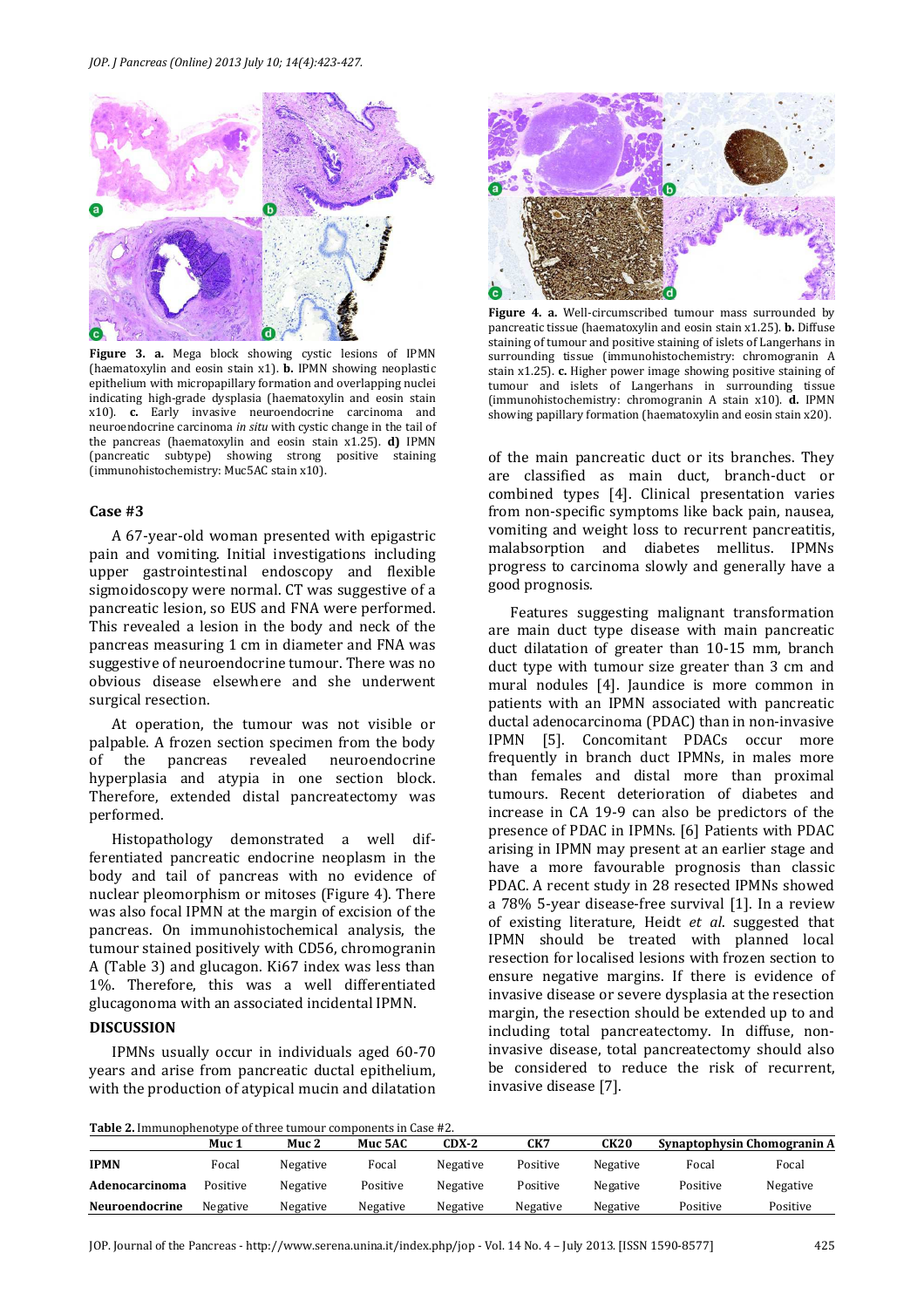| <b>Table 3.</b> Immunophenotype of two tumour components in Case #3. |  |  |  |  |  |  |  |
|----------------------------------------------------------------------|--|--|--|--|--|--|--|
|----------------------------------------------------------------------|--|--|--|--|--|--|--|

|                       | Muc 1    | Muc <sub>2</sub> | Muc 5AC  | CDX-2    | CK7      | CK20     |          | Synaptophysin Chomogranin A |
|-----------------------|----------|------------------|----------|----------|----------|----------|----------|-----------------------------|
| <b>IPMN</b>           | Negative | Negative         | Positive | Focal    | Positive | Negative | Focal    | Negative                    |
| <b>Neuroendocrine</b> | Negative | Negative         | Negative | Negative | Negative | Negative | Positive | Positive                    |

IPMNs are divided into intestinal, pancreatobiliary, oncocytic and gastric types. In pancreatobiliary type, cells are positive for MUC1 but negative for MUC2. MUC1 immunostaining is a sensitive and specific indicator of invasiveness in IPMN [8]. K-*ras* mutation is seen in IPMN and mucinous neoplasms and can differentiate neoplastic pancreatic cystic lesions (IPMN) from non neoplastic cysts [9]. PDAC is generally both CK7 and CK20 positive and can also be faintly CDX-2 positive [8]. There may be a component of neuroendocrine cells which will react with somatostatin, synaptophysin, chromogranin, or other neuroendocrine markers. Mucin evaluation may be useful in evaluating prognosis. Pancreatic neuroendocrine tumours (pNETs) can be grouped by the predominant secreted hormone (e.g. somatostatin, gastrin, glucagon). pNETs show intense staining for synaptophysin and chromogranin positivity correlates with the extent of granularity on electron microscopy [10]. PNETs also stain with various keratins, including CK8, CK18, and CAM 5.2. CK7 and CK20 are usually negative [8].

Two of the three cases reported describe a typical presentation of concomitant IPMN and invasive PDAC (jaundice and new onset diabetesmellitus). The finding of neuroendocrine tumour in association with IPMN is much less common. Previous reported cases of concomitant IPMN and neuroendocrine tumour presented with abdominal and back pain, as in the third case reported in this series, or non-specific symptoms such as weight loss [11].

Two series of IPMNs found associated neuroendocrine tumours in 2.8% [12] and 4.6% [13] of cases analysed. As both tumours are rare, there has been suggestion that the frequency of association is too large to be fortuitous [13, 14]. The mechanism by which these tumour types evolve concomitantly is not yet understood. Marrache *et al*. [13] hypothesised that they may have a common neoplastic progenitor or there may be transdifferentiation of one cell type into another. In our study, all three tumour types found in Case #2 had weak, focal or positive staining for synaptophysin and chromogranin A suggesting that there may be neuroendocrine cells among the pancreatic ductal cells. Several molecular studies of IPMNs support the concept of a field defect. The presence of IPMN may place the entire pancreas at risk of developing other types of tumour.

The three cases reported may represent a new subtype of IPMN which is associated with neuroendocrine carcinoma. Although a few cases of this association have previously been reported, it remains rare and conclusions about the associated prognosis and optimal management cannot yet be drawn. Vigilance during surgical resection, pathological and immunohistochemical examination is required to identify these unusual tumours for further study.

# **Conflicts of interest** None to declare

**Funding** N.T. is funded by a fellowship from the CORE Foundation (London, United Kingdom)

#### **References**

1. Adsay NV, Conlon KC, Zee SY, Brennan MF, Klimstra DS: Intraductal papillary-mucinous neoplasms of the pancreas: an analysis of in situ and invasive carcinomas in 28 patients. Cancer 2002, 94(1):62-77.

2. Calculli L, Pezzilli R, Brindisi C, Morabito R, Casadei R, Zompatori M: Pancreatic and extrapancreatic lesions in patients with intraductal papillary mucinous neoplasms of the pancreas: a single-centre experience. Radiol Med 2010, 115(3):442-452.

3. Tanaka M, Fernandez-del Castillo C, Adsay V, Chari S, Falconi M, Jang JY, Kimura W, Levy P, Pitman MB, Schmidt CM et al: International consensus guidelines 2012 for the management of IPMN and MCN of the pancreas. Pancreatology 2012, 12(3):183- 197.

4. Shi C, Hruban RH: Intraductal papillary mucinous neoplasm. Hum Pathol 2012, 43(1):1-16.

5. Schnelldorfer T, Sarr MG, Nagorney DM, Zhang L, Smyrk TC, Qin R, Chari ST, Farnell MB: Experience with 208 resections for intraductal papillary mucinous neoplasm of the pancreas. Arch Surg 2008, 143(7):639-646; discussion 646.

6. Ohtsuka T, Kono H, Tanabe R, Nagayoshi Y, Mori Y, Sadakari Y, Takahata S, Oda Y, Aishima S, Igarashi H et al: Follow-up study after resection of intraductal papillary mucinous neoplasm of the pancreas; special references to the multifocal lesions and development of ductal carcinoma in the remnant pancreas. Am J Surg 2012, 204(1):44-48.

7. Heidt DG, Burant C, Simeone DM: Total pancreatectomy: indications, operative technique, and postoperative sequelae. J Gastrointest Surg 2007, 11(2):209-216.

8. Geller SA, Dhall D, Alsabeh R: Application of immunohistochemistry to liver and gastrointestinal neoplasms: liver, stomach, colon, and pancreas. Arch Pathol Lab Med 2008, 132(3):490-499.

9. Wu J, Matthaei H, Maitra A, Dal Molin M, Wood LD, Eshleman JR, Goggins M, Canto MI, Schulick RD, Edil BH et al: Recurrent GNAS mutations define an unexpected pathway for pancreatic cyst development. Sci Transl Med 2011, 3(92):92ra66.

10. Strosberg JR, Nasir A, Hodul P, Kvols L: Biology and treatment of metastatic gastrointestinal neuroendocrine tumors. Gastrointest Cancer Res 2008, 2(3):113-125.